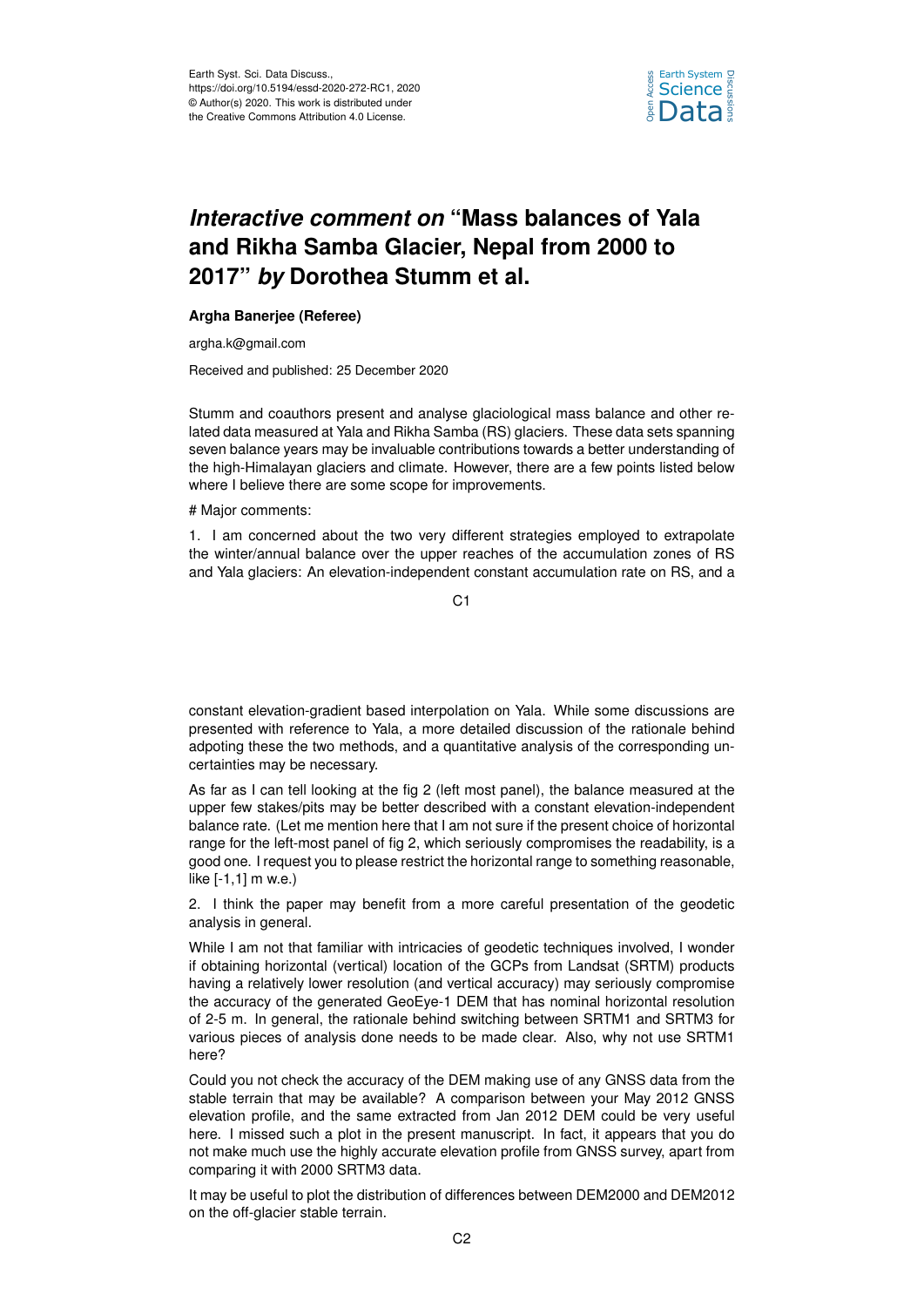3. You have invoked subtropical jet stream which operates on a planetary scale to explain strong winds on certain glaciers during the winter season while referring to Ding & Sikka (2000) and Wagnon et al. (2013). You have not discussed this issue in depth, but I find it hard to imagine how a planetary-scale system influences two glaciers from the same region in a differnt manner. It seems that the connection between jet stream and winds speed on glacier scale that Wagnon et al. (2013) make is entirely based on observation at a single glacier/location. Also, the authors didn't discuss this issue in that detail. Unfortunately I could not access the article that they referred to or Ding & Sikka (2000) that you refer to, so not sure if these references talk about some relevant mechanism in the context of Himalayan glaciers. To me your data from Yala may instead be a pointer that local effects can have a strong impact on spatiotemporal variability of winds. I believe a one-to-one correspondence between local scale and planetary scale winds will always be tricky - more so with the complex Himalayan topography.

I suggest that you please revise your discussions on the effects of the jet stream on local winds. Please provide sufficient arguments about the corresponding mechanism and/or cite relevant references.

4. If I am not mistaken, the paper refers to more detailed data from the two glaciers than that can be accessed from FoG database (for example, stake displacements, winter balance, digital elevation models etc.). It would be a great if all such data used in the study can be made accessible to the community.

# Minor comments:

\* You have discussed the difficulties in identifying the lower boundary of the annual accumulation of snow in L513 and also in section 5.1. This an important issue that has implications for the data collected in the past on Himalayan glaciers, and may help improve similar measurements in the future. Therefore this point may be highlighted with the corresponding discussions moved to a dedicated subsection within the Discussions section.

C3

\* I request a carefully revision the manuscript to edit the language. Please identify and replace/rephrase sentences that are either difficult to understand and/or do not conform to standard English usage. I have tried to point out a few such instances, but there may be a few more.

\* Please improve the readability of figure 1. Often the contour lines are all but invisible (particularly for RS). Elevation labels are generally hard to read as the text overlays cannot be distinguished from the background. Please explain the part the boundary marked with dashed lines in the caption. Please indicate the locations of the snow pits in this figure.

\* Table 1: Please include slope information.

\* L115 Please expand the sentence with some more details if possible, and if necessary split it into multiple sentences.

\* sect 2.2: Is it possible to include plots showing observed precipitation, wind, radiation time series for at least one of the years where there are some data?

- \* L220 Can the corresponding uncertainty be quantified?
- \* L230 Can the bias be quantified using geodetic data?
- \* L231 The stakes don't seem to be following a flowline as far as I can tell from fig 1.
- \* L235 Is the corresponding contribution to the uncertainty of mass balance quantified?
- \* L238 Unclear

\* L 245 How are the hand-held 'GPS' data is combined with RTK data - their accuracies are quite different? In fact it is not clear if you actually use 'GPS' data anywhere. Also, please be careful about using GPS as opposed to GNSS.

\* L253 Where do you discuss this data?

\* L255 Why not from all 'DGPS' data?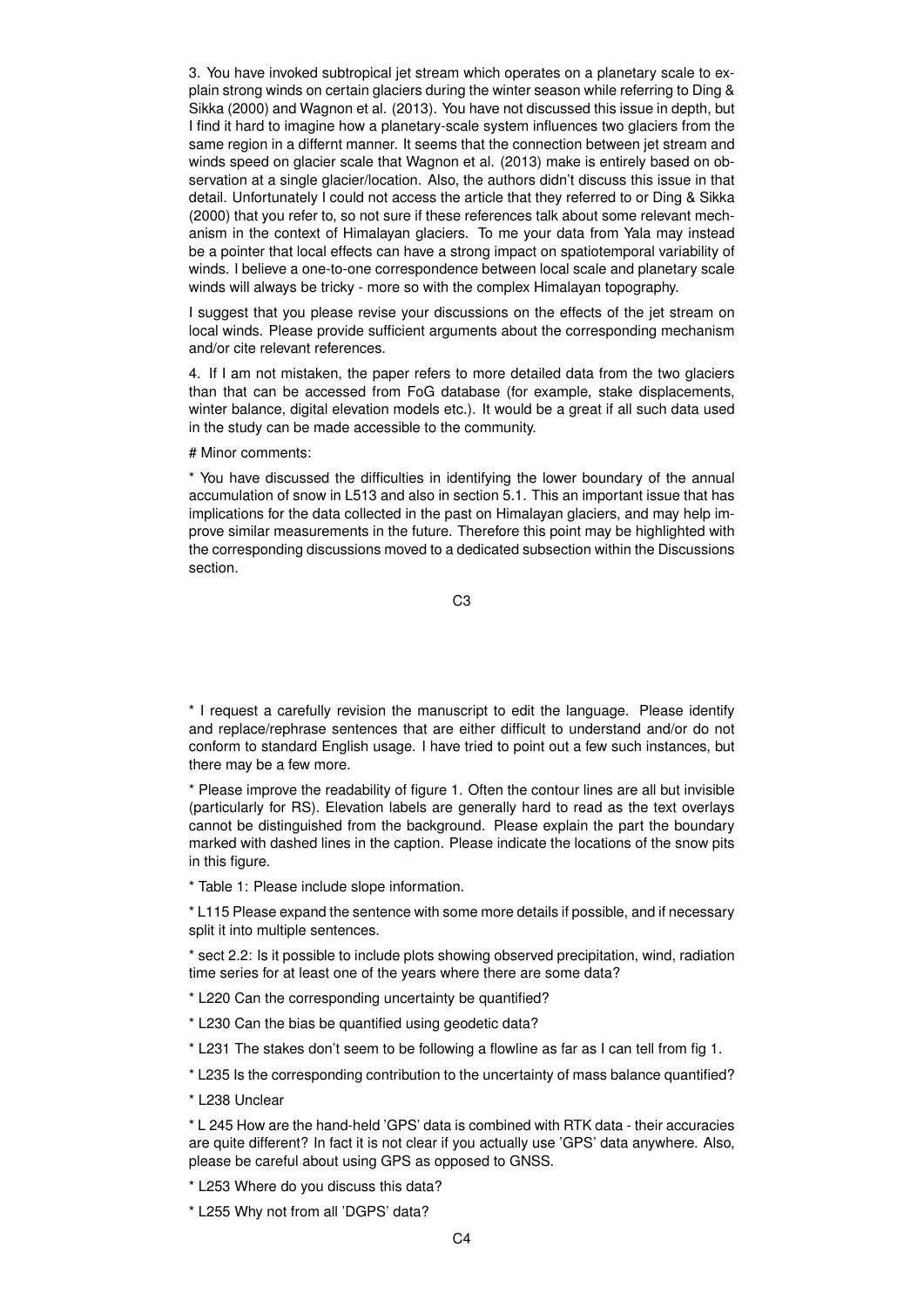\* 266 "to do other tasks" — please specify what other tasks you are referring to.

\* L269 Do you have access to multiple image-pairs?

\* L270 Why not use SRTM1 for both the glaciers?

\* L285 Why not used GNSS surveyed points to georeference or at least to validate the DEM?

\* L289-294 This part may be a bit redundant as it appears from L292-293 that you have not really used any of the data from ICIMOD inventory in the end. Also, is there any reason for not doing the same analysis for RS?

\* L295 Are you talking about one image or you have access to multiple images? Please rephrase the sentence accordingly.

\* L302 The central meridians are 81E and 87E (https://epsg.io/32644)

\* L 336 It is unclear what are you doing here and how.

\* L342 I might have missed it, but I did not see the values you assigned for the various uncertainty contributions on the right-hand side of eq 1. A table containing the values used may be included (in the supplementary if you wish).

\* L345 Do you use the error estimated for each elevation band (eq 2)? Are they considered in the fits shown in Figs 2 & 3. It would be good to show the error bars in Figs 2 &3 at least for some representative years.

You probably did not define the elevation bands up to this point.

Also, why not simply plot individual stake data available for a period with elevation and do the regression? What necessitates the binning of data from individual stakes into elevation bands? Or, is it that the the summation in eq 2 is over the old and new stakes at the same location, and not really over all the stakes in an elevation band?

\* L348 It is unclear what do you mean when you say mass-balance gradients "were

 $C<sub>5</sub>$ 

applied to the DEMs".

\* L357 rephrase (You mean to say that above 5850 m balance was assumed to be elevation independent?)

\* L364 This may be addressed by analysing random subsets of the data where some stakes have been removed.

\* eq 3: To compute sigma\_final which value of sigma\_point\_elevb is used? I would expect sigma\_point\_elevb to vary between years or between elevation bands.

\* L490 Not sure about your use of the word 'consistent'. Are you referring to a relatively low interannual variability of the balance gradient? If so, you may rephrase the sentence accordingly. However, please note that the corresponding coefficient of variation is about 2.5 times larger on RS than on Yala - so the two glacier are not really that similar here.

\* Sect. 5.1

I do not find the opening paragraph that relevant. I suggest that you either remove this paragraph or save it for later.

I don't understand what is rationale of including Chota Shigri glacier, which is from a different region with distinctly different climate setting, in your discussion/table etc.

In this subsection, two separate topics are being discussed: 1. a comparison of the net balance of Yala with those of some nearby glaciers, and 2. a comparison with past data on Yala. It may be better organise these two topics into two different subsections. Also, if possible, please include some related discussions on RS (or point the reader to relevant references).

\* L743 I am not familiar with the usage "the 70ies" and so on. I am not entirely sure about it, but "the '70s" may be a more common usage.

\* L 755 I see that the "Conclusions" section contains both conclusions based on the